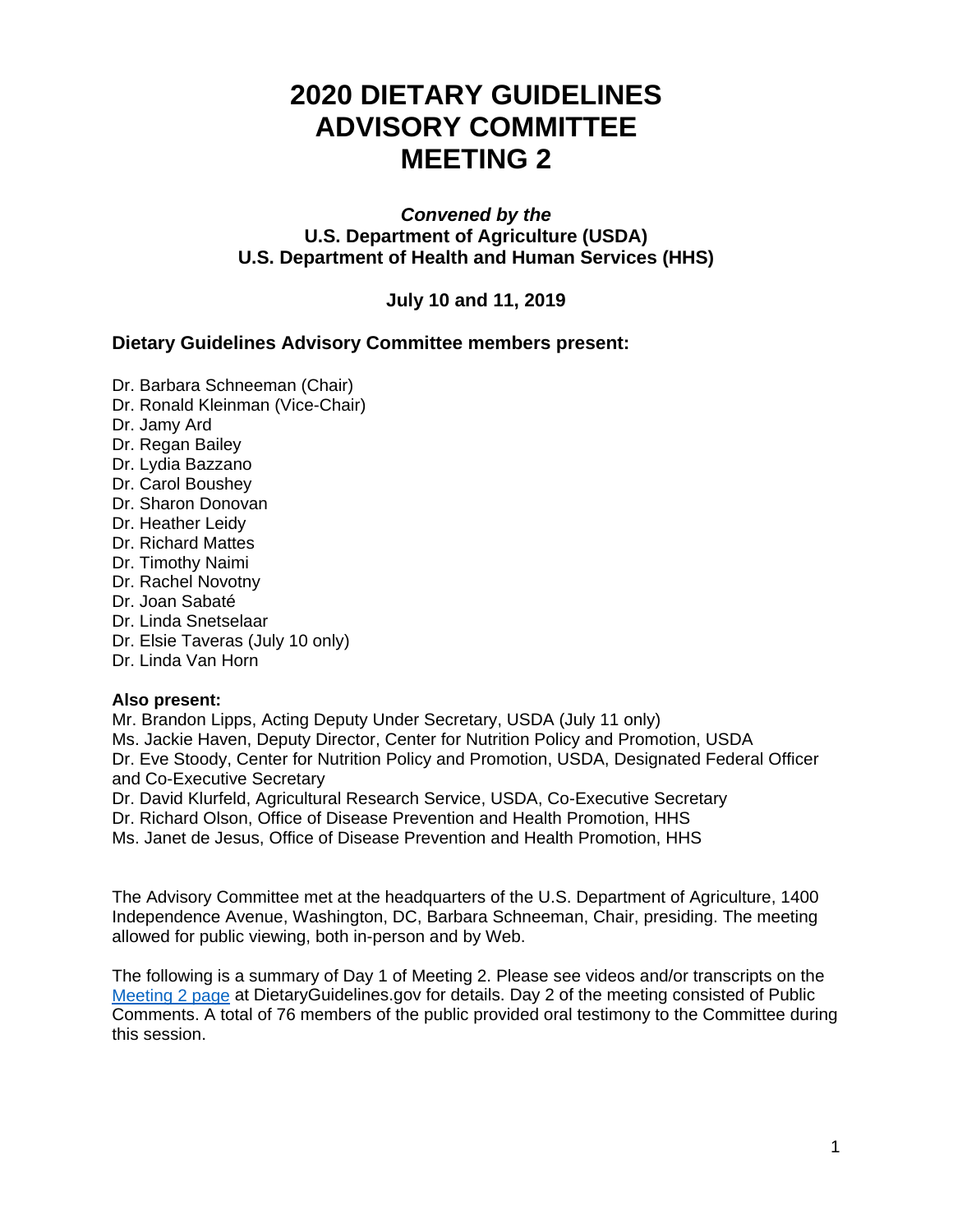Day 1 of 2 – July 10, 2019

#### **WELCOME AND OVERVIEW**

Day 1 of the 2020 Dietary Guidelines Advisory Committee ("Committee"), Meeting 2, was convened at 9:00am on Wednesday, July 10, 2019, at the Jefferson Auditorium, USDA South Building, Washington, DC. Dr. Eve Stoody, Co-Executive Secretary and Designated Federal Officer of the 2020 Dietary Guidelines Advisory Committee and a Lead Nutritionist in the USDA Center for Nutrition Policy and Promotion, introduced herself, welcomed everyone to the meeting, and noted that 15 of the 20 Committee members were present for the day's meeting. Drs. Davis, Dewey, Heymsfield, Mayer-Davis, and Stang were unable to attend and Dr. Taveras would be able to attend only on Day 1. Dr. Stoody noted that a quorum of the Committee was present.

Dr. Stoody reviewed the mandate and charge to the Committee, stating that its role is to conduct an independent review of current research on nutrition and health to be considered by USDA and HHS in developing the next edition of *Dietary Guidelines for Americans*. Each edition of the *Dietary Guidelines for Americans* builds on the previous edition, with scientific justification for changes informed by the Committee's review of the evidence, along with input from the public and federal agencies. She then reviewed the timeline for developing the Committee's report, noting that the Departments have requested that it be completed by May 2020, and reminded viewers of the dates for the remaining three public meetings of the Committee. She closed by encouraging the public to follow the work of the Committee on [DietaryGuidelines.gov.](https://www.dietaryguidelines.gov/)

#### **CHAIR REMARKS**

Dr. Schneeman added her welcome to the Committee and the members of the public who were in attendance and listening by Webcast. She opened her remarks by summarizing the progress of the Committee to date and showing how the Committee has formed into Subcommittees to examine specific topics.

She then explained that the Committee is using three approaches to examine the evidence data analysis, food pattern modeling, and systematic reviews (supported by USDA's Nutrition Evidence Systematic Review [NESR] team). She stated that over the course of the day, the Subcommittees would present a total of 40 evidence review protocols, or plans for how they will use these approaches to address the Committee's questions. Of the 40 protocols, 35 are NESR systematic reviews and 5 are data analyses. Dr. Schneeman went on to explain more about the analytic frameworks and inclusion and exclusion criteria that would be presented for the NESR systematic reviews and the analytic frameworks and analytic plans that would be presented for the data analyses. Dr. Schneeman concluded her remarks by reviewing the agendas for both days of the meeting.

#### **DATA ANALYSIS AND FOOD PATTERN MODELING CROSS-CUTTING WORKING GROUP UPDATE**

Dr. Regan Bailey, chair of the Data Analysis and Food Pattern Modeling Cross-Cutting Working Group, reviewed five data analysis protocols: current intakes of food groups and nutrients; prevalence of nutrition-related chronic health conditions; nutrients of public health concern;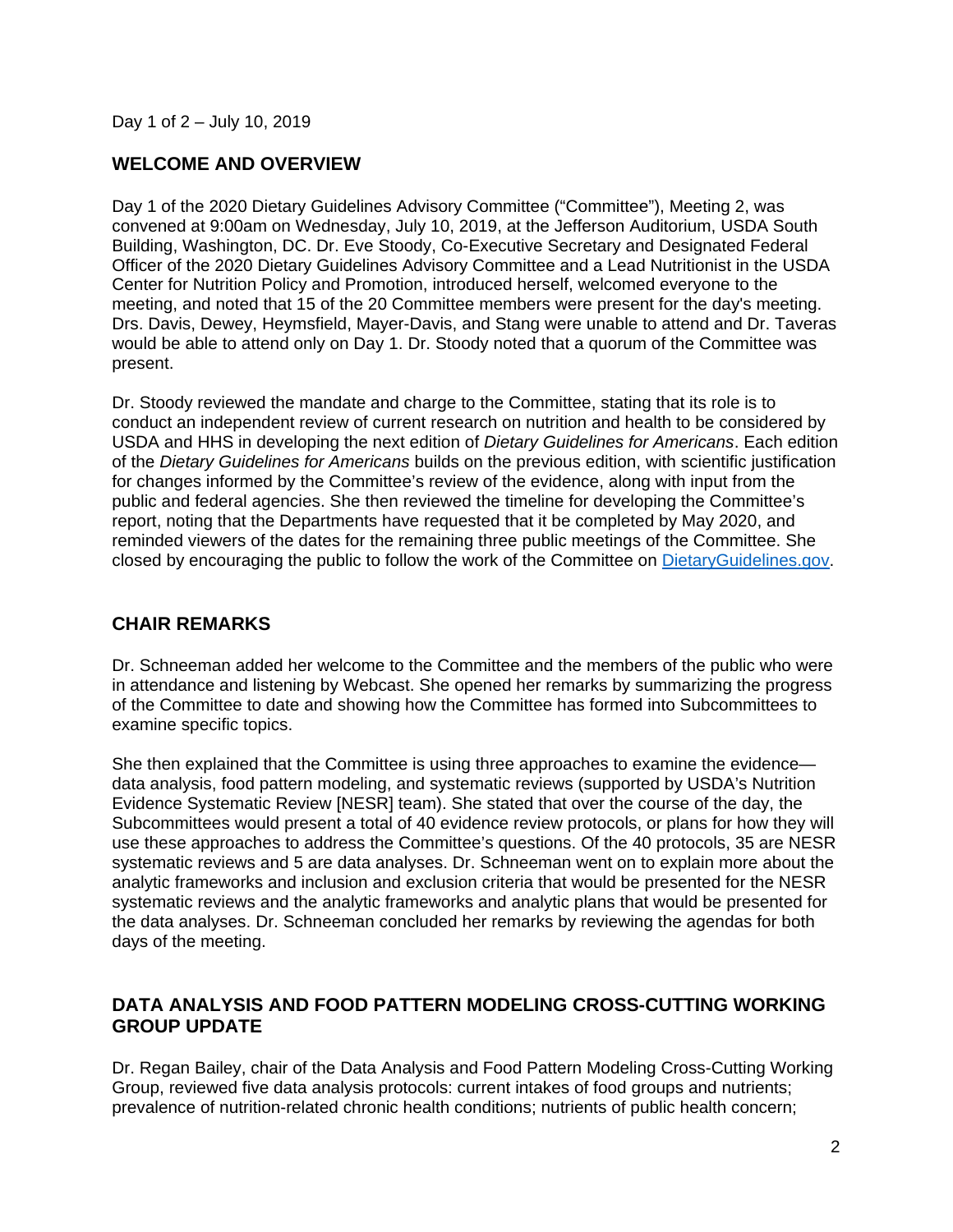current dietary patterns and beverages; and tracking of dietary intake, particularly dietary patterns, across life stages. She then reviewed several definitions for terms of relevance to the Working Group's topics, explained the populations that could be included in the nationally representative samples covered by the analyses, and noted the Federal, nationally representative sources of dietary data that will be examined.

Dr. Bailey explained the strategy for examining each of the five topic areas by reviewing which specific issues are included in the analytic framework, what data sources will be used in the analyses, and which specific population subgroups will be included. She also provided additional key definitions, as relevant. The Working Group will use a three-pronged approach that considers nutrient intakes, biological endpoints, and clinical health consequences to determine which nutrients are of public health concern.

She concluded her presentation by summarizing the Working Group's next steps, which are to develop protocol's for the Working Group's remaining questions (i.e., relationship between achieving nutrient and food group recommendations and (1) beverage consumption, (2) alcohol consumption, and (3) added sugars consumption, and (4) frequency of eating; whether changes to USDA Food Patterns are necessary for those ages 2 years and older; and whether a USDA Food Pattern for children younger than age 2 years can be established), implement the data analyses for the protocols already developed, work closely with other Subcommittees as needed, and integrate nutrient intakes from dietary supplement data.

During the discussion that followed, Committee members asked Dr. Bailey to elaborate on several points from her presentation, including the age groups that will be used, whether additional sources of national data could be used (such as data from the Special Supplemental Nutrition Program for Women, Infants, and Children [WIC]), and how to include data on breastfed infants and nutrient values for human milk. Committee members also discussed how Subcommittees dealing with overlapping issues can work together most efficiently, and the need to carefully consider which nutrients should fall under the rubric of "public health concern" and the rationale for including them in that category.

Note: The Data Analysis and Food Pattern Modeling Working Group protocols discussed are available at [DietaryGuidelines.gov.](https://gcc02.safelinks.protection.outlook.com/?url=https%3A%2F%2Fwww.dietaryguidelines.gov%2F&data=02%7C01%7C%7C4ef81843053e41ede96c08d71c0fb492%7Ced5b36e701ee4ebc867ee03cfa0d4697%7C0%7C0%7C637008726085710622&sdata=T%2BjhM11f1zUUz%2FCifwmbsgq7HDQFMQZ07pWMyiMcpdo%3D&reserved=0)

#### **DIETARY PATTERNS SUBCOMMITTEE UPDATE**

Dr. Carol Boushey, chair of the Dietary Patterns Subcommittee, reviewed the protocols for six NESR systematic reviews, which will examine the relationship between dietary patterns and: (1) all-cause mortality, (2) sarcopenia, (3) neurocognitive health, (4) growth, size, body composition and risk of overweight and obesity, (5) cardiovascular disease, and (6) type 2 diabetes. During her presentation of the protocols, Dr. Boushey defined key terms relevant to the Subcommittee's work and presented the analytic framework for each review. She described the intervention/exposure, comparators, and endpoint outcomes; described intermediate outcomes, if pertinent; specified the populations of interest; and listed key confounders. She noted that the Birth to 24 Month population was excluded in several reviews, such as neurocognitive health, because it will be included in the Birth to 24 Month Subcommittee's reviews.

Dr. Boushey also reviewed the inclusion and exclusion criteria, noting which of these criteria have been modified from the standard criteria to fit the unique circumstances for each Dietary Patterns review. She concluded her presentation by summarizing the Subcommittee's next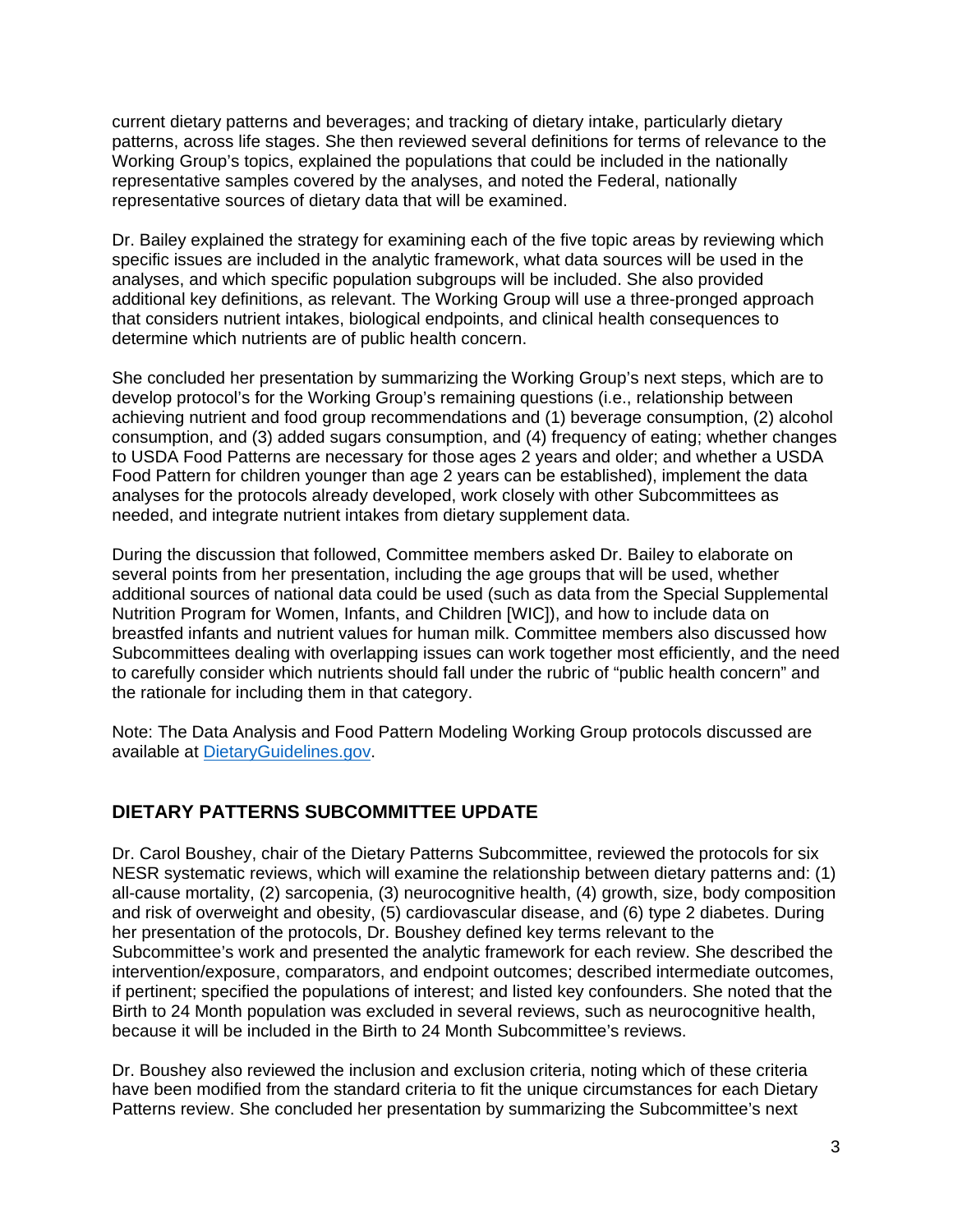steps, which are to develop protocols for the Subcommittee's remaining questions (i.e., dietary patterns and certain types of cancer, dietary patterns and bone health), and implement the protocols already developed.

During the discussion that followed, a Committee member asked whether the Subcommittee considered including sodium as a key confounder in their reviews. Dr. Boushey replied that some studies do not include a good measure of sodium, but that adding sodium as another factor to be considered should be possible. Members also discussed which dietary patterns the Subcommittee would examine. Dr. Boushey clarified that the patterns she mentioned, such as Dietary Approaches to Stop Hypertension (DASH), vegan, and "low carb," were examples of possible patterns, not intended to be a complete list. The Subcommittee will include a variety of patterns, so long as the foods or macronutrient content is described in the study and other criteria defined in the protocols are met. NESR staff noted that they will be extracting all reported data and that the terms used to determine the literature search strategy for each protocol will be helpful in defining the patterns. Members agreed that it will be important to clearly describe the patterns and clarify what is meant when a pattern is defined by its macronutrient content (e.g., for "low carb", documenting the percentage of calories from the macronutrients). Members also asked about the type 2 diabetes endpoint and discussed the inclusion/exclusion criterion for dates of publication and the advisability of harmonizing the beginning and end dates of systematic reviews across Subcommittees. Finally, two members asked Dr. Boushey about the Subcommittee's decisions regarding total energy intake and alcohol as key confounders and why alcohol was included as a key confounder in only one protocol, when smoking was included in all the protocols. Dr. Boushey agreed that consistency across the key confounders was an important consideration for the Subcommittee to discuss.

Note: The Dietary Patterns Subcommittee protocols discussed are available at [DietaryGuidelines.gov.](https://gcc02.safelinks.protection.outlook.com/?url=https%3A%2F%2Fwww.dietaryguidelines.gov%2F&data=02%7C01%7C%7C4ef81843053e41ede96c08d71c0fb492%7Ced5b36e701ee4ebc867ee03cfa0d4697%7C0%7C0%7C637008726085710622&sdata=T%2BjhM11f1zUUz%2FCifwmbsgq7HDQFMQZ07pWMyiMcpdo%3D&reserved=0)

# **FREQUENCY OF EATING SUBCOMMITTEE UPDATE**

Dr. Heather Leidy, member of the Frequency of Eating Subcommittee, presented for Dr. Steven Heymsfield, Subcommittee chair, who was unable to attend the meeting. Dr. Leidy reviewed the protocols for all six of the Subcommittee's NESR systematic reviews, which will examine the relationship between frequency of eating and: (1) all-cause mortality, (2) growth, size, body composition, overweight, and obesity, (3) gestational weight gain, (4) postpartum weight loss, (5) cardiovascular disease, and (6) type 2 diabetes. During her presentation of the protocols, Dr. Leidy defined key terms relevant to the Subcommittee's work and reviewed inclusion and exclusion criteria, noting which criteria have been modified from the standard criteria to fit the unique circumstances for each Frequency of Eating review. She then presented the analytic framework for each review. She described the intervention/exposure, comparators, and endpoint outcomes; described intermediate outcomes, if pertinent; specified the populations of interest; and listed key confounders. She also noted the potential confounders and potential covariates that the Subcommittee will consider for each review.

Dr. Leidy concluded her presentation by summarizing the Subcommittee's next steps, which are to implement the protocols for the systematic reviews.

During the discussion that followed, members asked Dr. Leidy whether the Subcommittee had considered issues that may be related to frequency of eating, such as including a monthly time frame (to account for low-income individuals who may skip meals at the end of the month when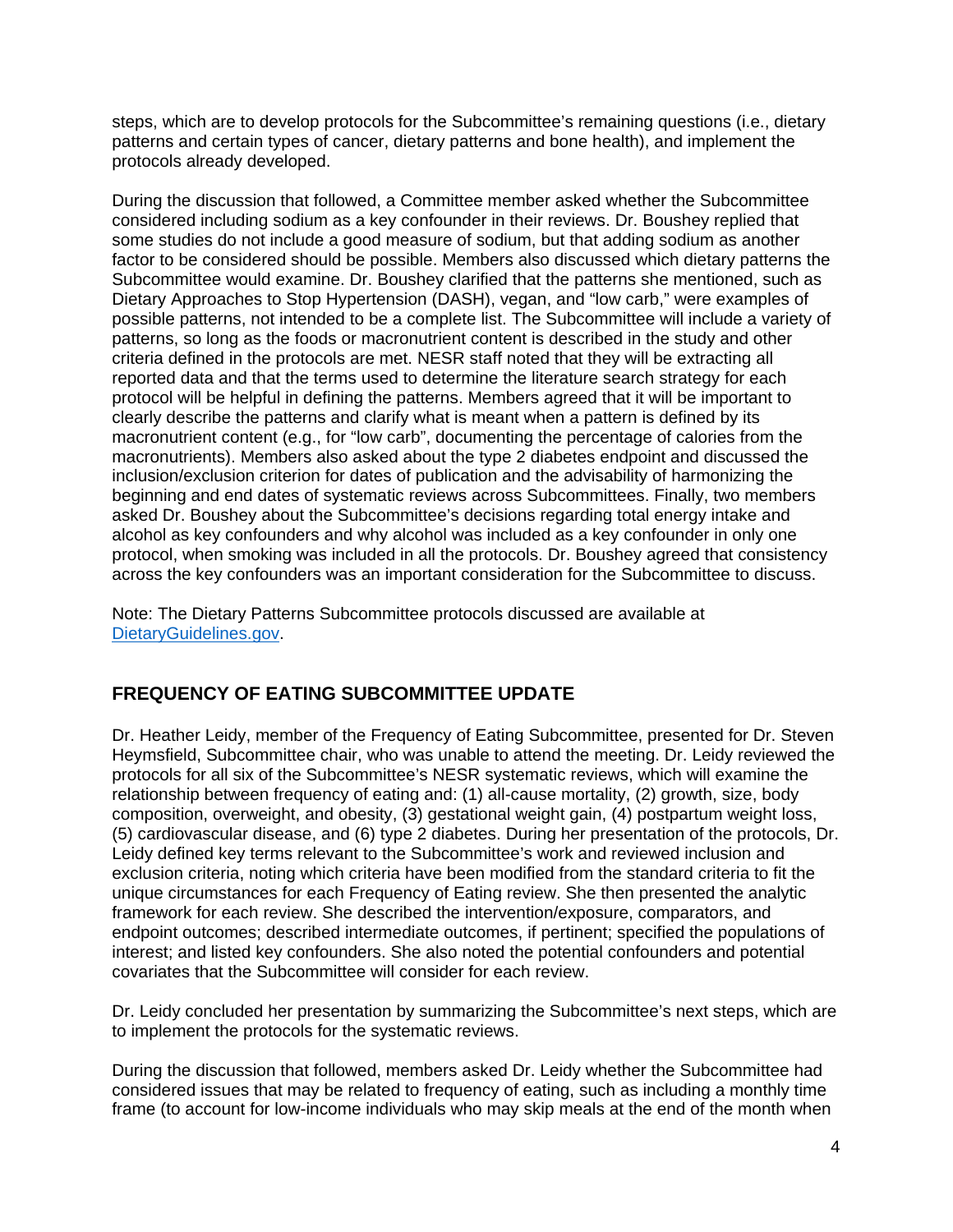financial resources are limited), sleep duration and schedule, eating patterns during pregnancy and lactation, screen use, and differences between meal skipping and fasting. Dr. Leidy agreed that these were valuable issues for the Subcommittee to consider. Members also discussed differences in the ability of diet assessment instruments to capture nuances around frequency of eating and issues involved in defining "eating occasion," especially whether consumption of a non-calorie-containing food or beverage—specifically water—constitutes an eating occasion. Dr. Leidy replied that the Subcommittee did discuss this early on and agreed that water consumption would be counted because the focus of the review is on the frequency and timing of eating, not the source or caloric content of what is consumed. In response to a question about how to consider appetite regulation in children, specifically how their beverage consumption affects subsequent meals and how their responses differ from adults, Dr. Leidy noted that these issues also were relevant to the Beverages and Added Sugars Subcommittee and the Dietary Patterns Subcommittee. The Frequency of Eating Subcommittee will work collaboratively with them on these topics. A member raised the need to carefully consider whether factors such as total energy intake should be included as mediators or confounders.

Note: The Frequency of Eating Subcommittee protocols discussed are available at [DietaryGuidelines.gov.](https://gcc02.safelinks.protection.outlook.com/?url=https%3A%2F%2Fwww.dietaryguidelines.gov%2F&data=02%7C01%7C%7C4ef81843053e41ede96c08d71c0fb492%7Ced5b36e701ee4ebc867ee03cfa0d4697%7C0%7C0%7C637008726085710622&sdata=T%2BjhM11f1zUUz%2FCifwmbsgq7HDQFMQZ07pWMyiMcpdo%3D&reserved=0)

# **PREGNANCY AND LACTATION SUBCOMMITTEE UPDATE**

Dr. Sharon Donovan, chair of the Pregnancy and Lactation Subcommittee, opened her presentation by explaining that the Subcommittee has three primary topic areas under its purview: (1) dietary patterns during pregnancy and lactation, (2) dietary supplements and fortified foods during pregnancy and lactation, and (3) maternal diet and food allergies and atopic allergic diseases. She reviewed the protocols for four sets of NESR systematic reviews. Two concern the relationship between dietary patterns during pregnancy and gestational weight gain, and dietary patterns during lactation and postpartum weight loss. Two concern the relationship between folic acid from dietary supplements and fortified foods consumed before and during pregnancy and lactation and five outcomes, and between iron from dietary supplements consumed before and during pregnancy and lactation and four outcomes. The five folic acid outcomes are: micronutrient status; gestational diabetes; hypertensive disorders during pregnancy; human milk composition; and developmental milestones, including neurocognitive development. The four iron outcomes are: micronutrient status; gestational diabetes; hypertensive disorders during pregnancy; and developmental milestones, including neurocognitive development.

During her presentation of the protocols, Dr. Donovan defined key terms relevant to the Subcommittee's work and presented the analytic framework for each review. She described the intervention/exposure, comparators, and endpoint outcomes; described intermediate outcomes, if pertinent; specified the populations of interest; and listed key confounders. Dr. Donovan also reviewed the inclusion and exclusion criteria, noting which criteria have been modified from the standard criteria to fit the unique circumstances for each Pregnancy and Lactation review. She concluded her presentation by summarizing the Subcommittee's next steps, which are to develop protocols for the remaining five sets of questions on dietary patterns during pregnancy (i.e., dietary patterns and (1) risk of gestational diabetes, (2) hypertensive disorders, (3) gestational age at birth, (4) birth weight, and (5) micronutrient status); the remaining two sets of questions on dietary patterns during lactation (i.e., dietary patterns and (1) human milk composition and quantity, and (2) infant developmental milestones); and the remaining four sets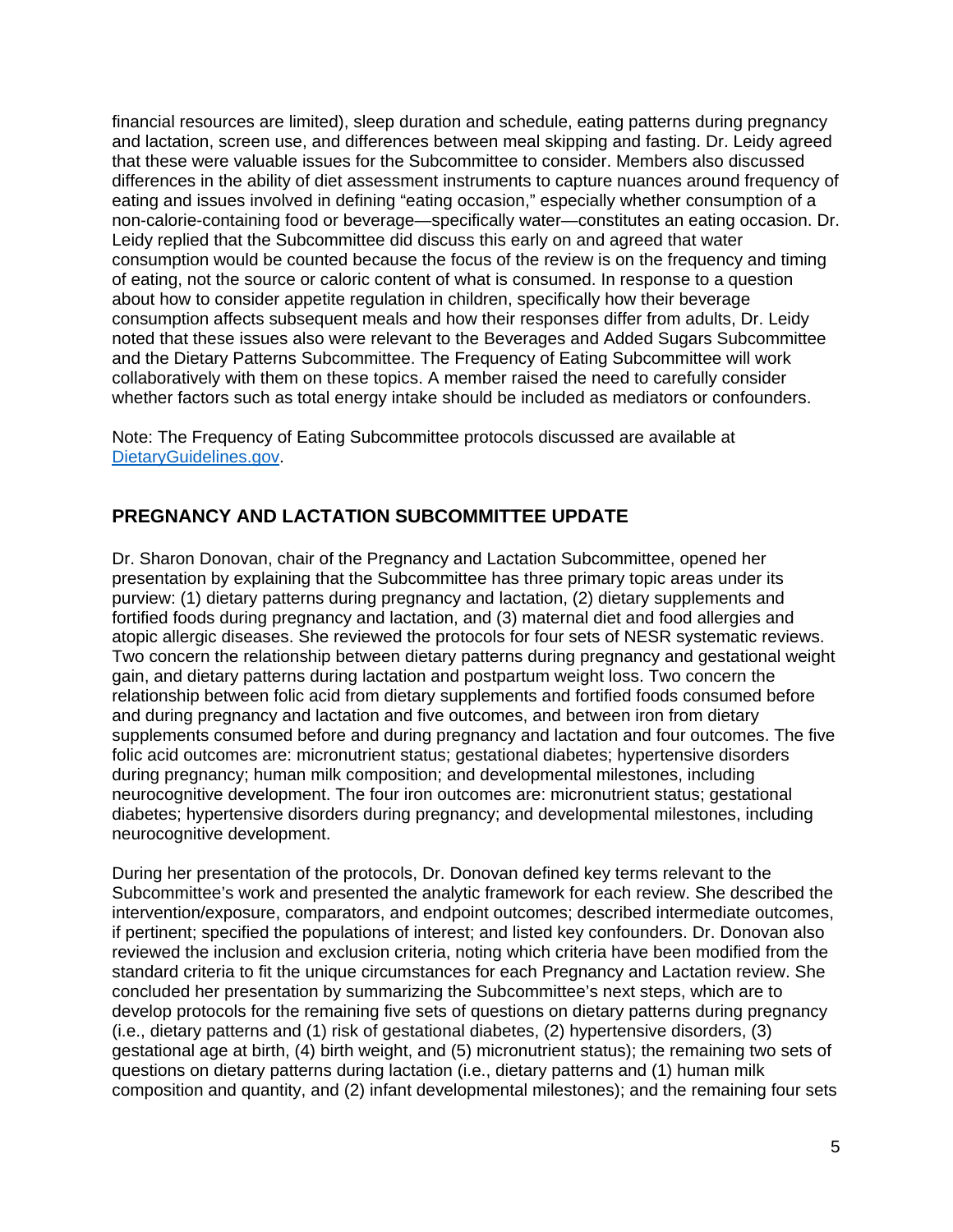of questions on consumption of vitamin D, omega-3 fatty acids, vitamin B12, and iodine from dietary supplements and fortified foods and specific health outcomes.

During the discussion that followed, Dr. Donovan agreed with members that it would be useful to include iron from fortified foods in the set of questions related to iron. She also confirmed that the Subcommittee would address the role of omega-3 fatty acids when considering neurocognitive development, and would consider some of the dietary factors that could influence common problems in pregnancy that are related to gestational hypertension and gestational diabetes.

Note: The Pregnancy and Lactation Subcommittee protocols discussed are available at [DietaryGuidelines.gov.](https://gcc02.safelinks.protection.outlook.com/?url=https%3A%2F%2Fwww.dietaryguidelines.gov%2F&data=02%7C01%7C%7C4ef81843053e41ede96c08d71c0fb492%7Ced5b36e701ee4ebc867ee03cfa0d4697%7C0%7C0%7C637008726085710622&sdata=T%2BjhM11f1zUUz%2FCifwmbsgq7HDQFMQZ07pWMyiMcpdo%3D&reserved=0)

## **BIRTH TO 24 MONTHS SUBCOMMITTEE UPDATE**

Dr. Elsie Taveras, member of the Birth to 24 Month Subcommittee, presented for Dr. Kay Dewey, Subcommittee chair, who was unable to attend the meeting. This Subcommittee's reviews cover three primary topic areas: (1) human milk and infant formula, (2) specific nutrients (including iron, vitamin D, vitamin B12 and omega-3 fatty acids) from dietary supplements and fortified foods, and (3) complementary foods and beverages (CFB). Dr. Taveras reviewed eight systematic review protocols that presented 17 analytic frameworks for NESR systematic reviews examining the relationship between: (1) duration, frequency, and volume of exclusive human milk and/or infant formula consumption and growth, size, and body composition, (2) duration, frequency, and volume of exclusive human milk and/or infant formula consumption and micronutrient status, (3) duration of exclusive human milk and/or infant formula consumption and developmental milestones including neurocognitive development, (4) duration of exclusive human milk and/or infant formula consumption and food allergy and atopic allergic diseases, (5) duration of exclusive human milk and/or infant formula consumption and long-term health outcomes, (6) specific nutrients (iron, vitamin D, vitamin B12, or omega-3 fatty acids) from supplements and fortified foods and nutrient status, (7) specific nutrients from supplements and fortified foods and growth, size, and body composition, and (8) specific nutrients from supplements and fortified foods and bone health.

Dr. Taveras explained that in the human milk/infant formula topic area, the Subcommittee will conduct new NESR systematic reviews for the growth, size, and body composition; micronutrient status; and developmental milestones questions. For the food allergies and atopic allergic diseases and long-term health outcomes questions, the Subcommittee will update existing NESR systematic reviews.

During her presentation of the protocols, Dr. Taveras defined key terms relevant to the Subcommittee's work and presented the analytic framework for each review. She described the intervention/exposure, comparators, and endpoint outcomes; described intermediate outcomes, if pertinent; specified the populations of interest; and listed key confounders and potential confounders. Dr. Taveras also reviewed the inclusion and exclusion criteria, noting which criteria have been modified from the standard criteria to fit the unique circumstances for each Birth to 24 Months review. She concluded her presentation by summarizing the Subcommittee's next steps, which are to develop protocols for the Subcommittee's remaining questions (i.e., complementary feeding and (1) micronutrient status; (2) growth, size, and body composition; (3) developmental milestones; (4) food allergies and atopic allergic disease; and (5) bone health), and implement the protocols already developed. The Subcommittee also plans to meet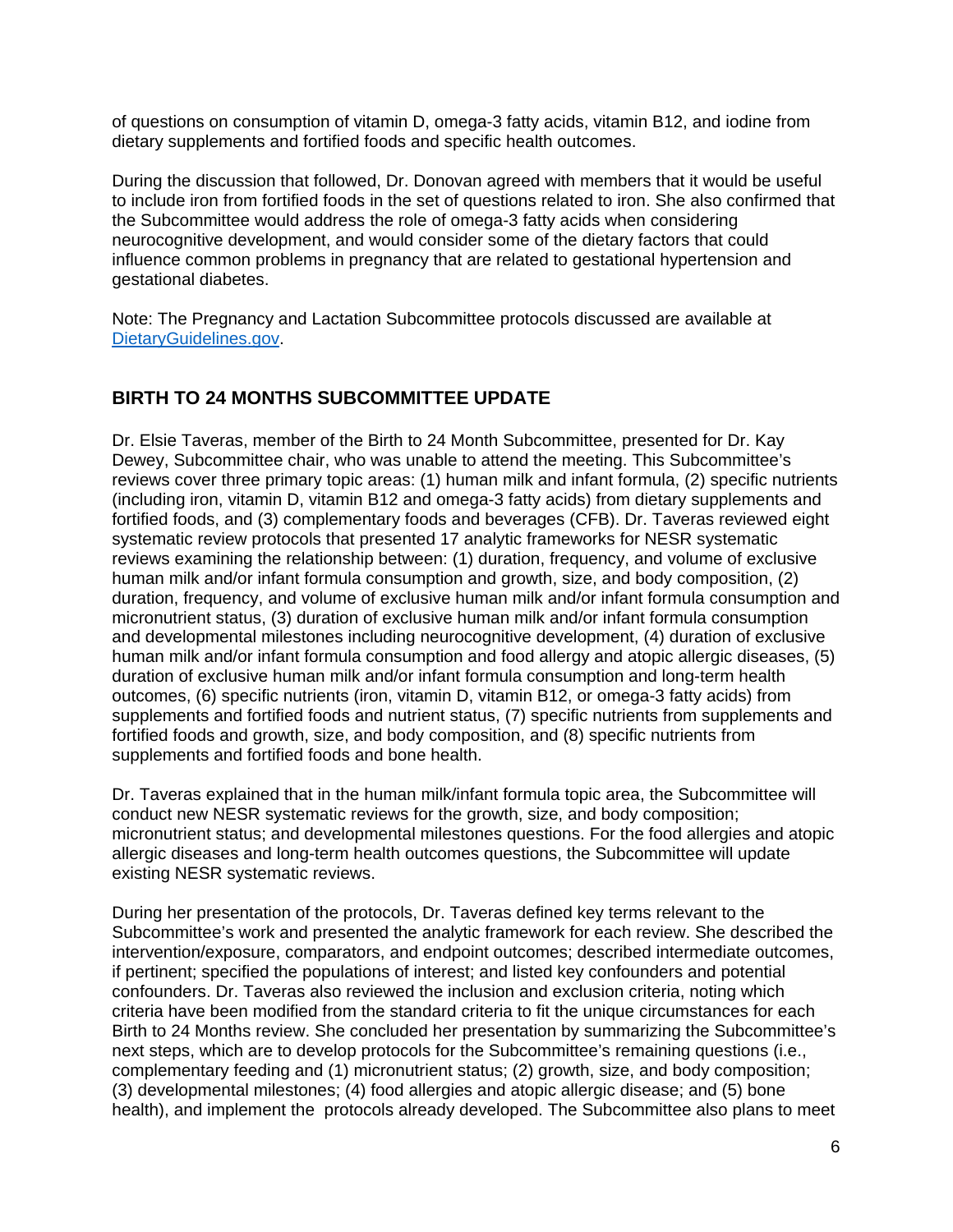with the Data Analysis and Food Pattern Modeling Work Group to discuss assessing food group and nutrient intakes among infants and children Birth to 24 Months.

During the discussion that followed, members asked about differences in the definition of exclusive or predominant breastfeeding and CFB, with respect to the inclusion of water. Dr. Taveras noted that the Subcommittee's definition of CFB does not include water and that this definition is consistent with that of the World Health Organization. Staff acknowledged that not all studies include clear definitions and descriptions so that determining what constitutes "exclusive" or "predominant" breastfeeding can be challenging, but that the data extraction process is designed to capture as much information as possible. Members also had questions about the parent education, race/ethnicity, and biomarker key confounders, and NESR staff clarified that they would be extracting information on either parent or infant, depending on what is reported. In response to a question, Dr. Taveras noted that the Subcommittee would examine clinical status biomarkers to the extent possible. Staff added that they would extract any relevant data that are reported. Dr. Taveras also agreed with members that the Subcommittee may want to consider dietary calcium in the bone health question and may want to include adolescents in the population of interest for the growth question, similar to the bone health question.

Note: The Birth to 24 Months Subcommittee protocols discussed are available at [DietaryGuidelines.gov.](https://gcc02.safelinks.protection.outlook.com/?url=https%3A%2F%2Fwww.dietaryguidelines.gov%2F&data=02%7C01%7C%7C4ef81843053e41ede96c08d71c0fb492%7Ced5b36e701ee4ebc867ee03cfa0d4697%7C0%7C0%7C637008726085710622&sdata=T%2BjhM11f1zUUz%2FCifwmbsgq7HDQFMQZ07pWMyiMcpdo%3D&reserved=0)

## **BEVERAGES AND ADDED SUGARS SUBCOMMITTEE UPDATE**

Dr. Richard Mattes, member of the Beverages and Added Sugars Subcommittee, presented for Dr. Elizabeth Mayer-Davis, Subcommittee chair, who was unable to attend the meeting. Dr. Mattes reviewed the protocols for four NESR systematic reviews. The first review concerns the relationship between beverage consumption across the life span and growth, size, body composition, and risk of overweight and obesity. The second and third reviews concern the relationship between beverage consumption during pregnancy and: (1) birth weight standardized for gestational age and sex, and (2) gestational weight gain. The fourth review concerns the relationship between beverage consumption during lactation and postpartum weight loss.

During his presentation of the protocols, Dr. Mattes defined key terms and types of beverages relevant to the Subcommittee's work and presented the analytic framework for each review. He described the intervention/exposure, comparators, and endpoint outcomes; specified the populations of interest; and listed key confounders. Dr. Mattes also reviewed the inclusion and exclusion criteria, noting which criteria have been modified from the standard criteria to fit the unique circumstances for each Beverages and Added Sugars review. He concluded his presentation by summarizing the Subcommittee's next steps, which are to develop protocols for the remaining questions (i.e., one question on beverage consumption during lactation and human milk composition and quality, five questions on alcohol consumption and specific health outcomes, three questions on alcohol consumption during lactation and specific outcomes, three questions on added sugars consumption and health outcomes, one question on added sugars during pregnancy and gestational weight gain, and one question on added sugars consumption during lactation and post-partum weight loss) and implement the protocols already developed.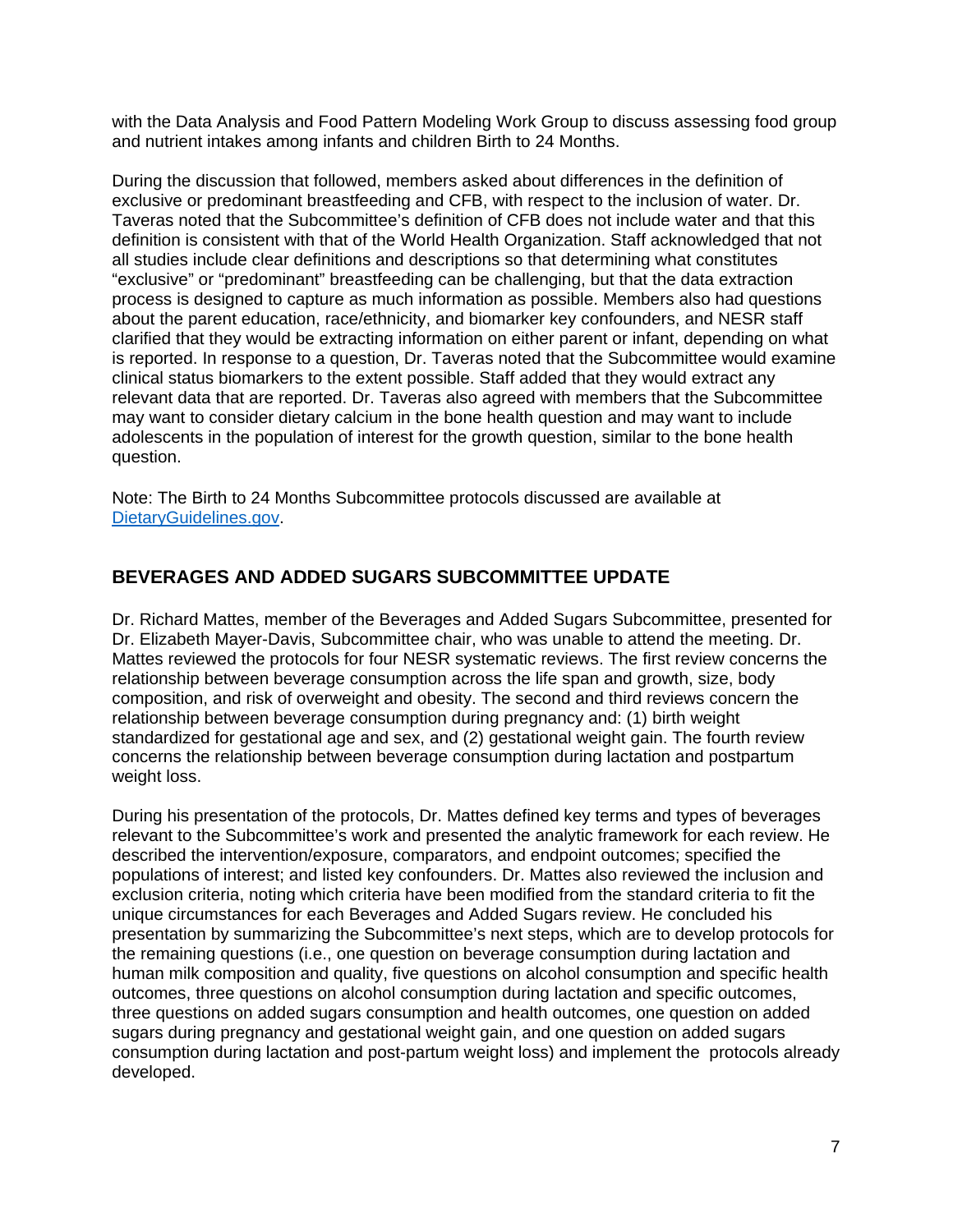During the discussion that followed, members discussed the complexity of accounting for beverages' contribution to total energy intake and of differentiating the impact of caloric versus non-caloric beverages on outcomes of interest. They also discussed the ability of different types of study designs to discern these effects.

Note: The Beverages and Added Sugars Subcommittee protocols discussed are available at [DietaryGuidelines.gov.](https://gcc02.safelinks.protection.outlook.com/?url=https%3A%2F%2Fwww.dietaryguidelines.gov%2F&data=02%7C01%7C%7C4ef81843053e41ede96c08d71c0fb492%7Ced5b36e701ee4ebc867ee03cfa0d4697%7C0%7C0%7C637008726085710622&sdata=T%2BjhM11f1zUUz%2FCifwmbsgq7HDQFMQZ07pWMyiMcpdo%3D&reserved=0)

# **DIETARY FATS AND SEAFOOD SUBCOMMITTEE UPDATE**

Dr. Linda Snetselaar, chair of the Dietary Fats and Seafood Subcommittee, reviewed the protocols for all seven of the Subcommittee's NESR systematic reviews. These include three reviews examining the relationship between seafood consumption and selected outcomes. The first review considers seafood consumption during pregnancy and lactation and neurocognitive development of the infant. The second and third reviews consider seafood consumption during childhood and adolescence (up to age 18 years) and: (1) neurocognitive development, and (2) risk of cardiovascular disease. She also presented the protocols for four NESR systematic reviews examining the relationships between dietary fat consumption and: (1) neurocognitive development (birth to age 18 years) or neurocognitive health (ages 18 years and older), (2) risk of cardiovascular disease, (3) risk of certain types of cancer, and (4) all-cause mortality.

Dr. Snetselaar defined key acronyms and terms relevant to the Subcommittee's work and presented the analytic framework for each review. She described the intervention/exposure, comparators, and endpoint outcomes; described intermediate outcomes, if pertinent; specified the populations of interest; and listed key confounders and key covariates.

Dr. Snetselaar also reviewed the inclusion and exclusion criteria for each review, noting which criteria have been modified from the standard criteria to fit the unique circumstances for each Dietary Fats and Seafood review. She concluded her presentation of the protocols by summarizing the Subcommittee's next steps, which are to implement the protocols for these systematic reviews.

During the discussion that followed, Dr. Snetselaar clarified that freshwater fish is included in the definition of seafood to capture as diverse an array of fish and seafood as possible and so that findings from the reviews can be generalizable to the entire population. She agreed that including preparation method for seafood is important, and NESR staff clarified that data on preparation method would be extracted from studies and included in data tables. A member suggested that a possibly fruitful area for future investigation would be whether a pregnant woman's intake of dietary factors associated with adverse pregnancy outcomes (e.g., gestational diabetes or hypertension) may increase the risk of adverse outcomes, such as developmental problems, in the child.

Note: The Dietary Fats and Seafood Subcommittee protocols discussed are available at [DietaryGuidelines.gov.](https://gcc02.safelinks.protection.outlook.com/?url=https%3A%2F%2Fwww.dietaryguidelines.gov%2F&data=02%7C01%7C%7C4ef81843053e41ede96c08d71c0fb492%7Ced5b36e701ee4ebc867ee03cfa0d4697%7C0%7C0%7C637008726085710622&sdata=T%2BjhM11f1zUUz%2FCifwmbsgq7HDQFMQZ07pWMyiMcpdo%3D&reserved=0)